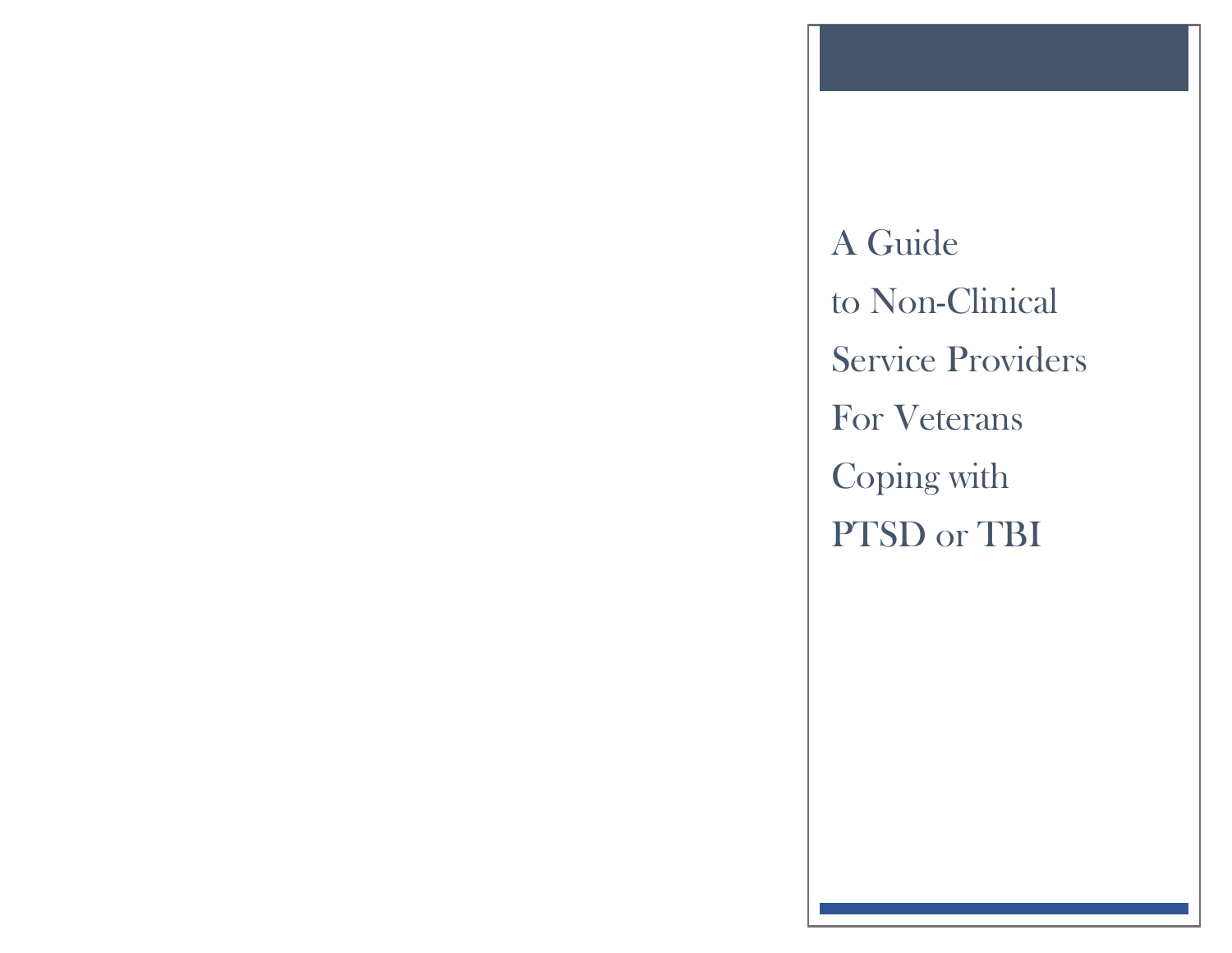# **Directory Information**

The service organization in the book, *The Journey from Hope to Healing* is fictitious. However, there are many nonprofit groups that provide outstanding programs that successfully help veterans suffering with PTSD to return to enjoyable and productive lives.

This booklet provides the names, locations and contact information for a number of these service providers. They all have websites and more detailed information is available online. While there are several different methodologies, their focus is primarily on non -clinical programs that employ several different activities that together have proven successful in the treatment of PTSD.

Many of these programs are completely without any cost to the veterans, including paid travel expenses. They are funded by foundations and the people who contribute to help care for those to whom we all owe so much. Many employ veterans who themselves have learned how to live successfully after treatment in one of these types of post traumatic programs. Only the Wounded Warrior Project's PTSD treatment programs are in clinical settings, but they too have learned to successfully integrate multiple non -clinical elements with their clinical approach.

I hope, if you know a veteran who is struggling with PTSD, You will give them this booklet and encourage them to access the help they need to begin to live and enjoy their life again.

## **Service Providers : Location & Phone**

One specific non -clinical Program for veterans with PTSD is available in seven locations around the Nation. It is called Warrior Pathh (Progressive and Alternative Training for Healing Heros) and includes one week of working with a highly trained staff at any of the seven locations and eighteen months of further learning, coaching and contact with each other. They are listed below and there is no cost to the veteran for this program.

**1. Boulder Crest Foundation**

33735 Snickersville Turnpike, P.O. Bos 117 Bluemont, VA (540) 554 -2727 Bouldercrestfoundation.org

- **2. Gratitude America** P.O. Box 16956 Fernandina Beach, FL 32034
	- 912 -674 -0332 GratitudeAmerica.org
- 3. **Camp Southern Ground** 100 Southern Ground Parkway Fayetteville, GA 30215 678 -561 -9615 [Pathh@CampSouthernGround.org](mailto:Pathh@CampSouthernGround.org)
- **4. The Travis Mills Foundation** 747 Western Ave. Manchester, Maine 04351 207 -480 -3490 Travismillsfoundation.org